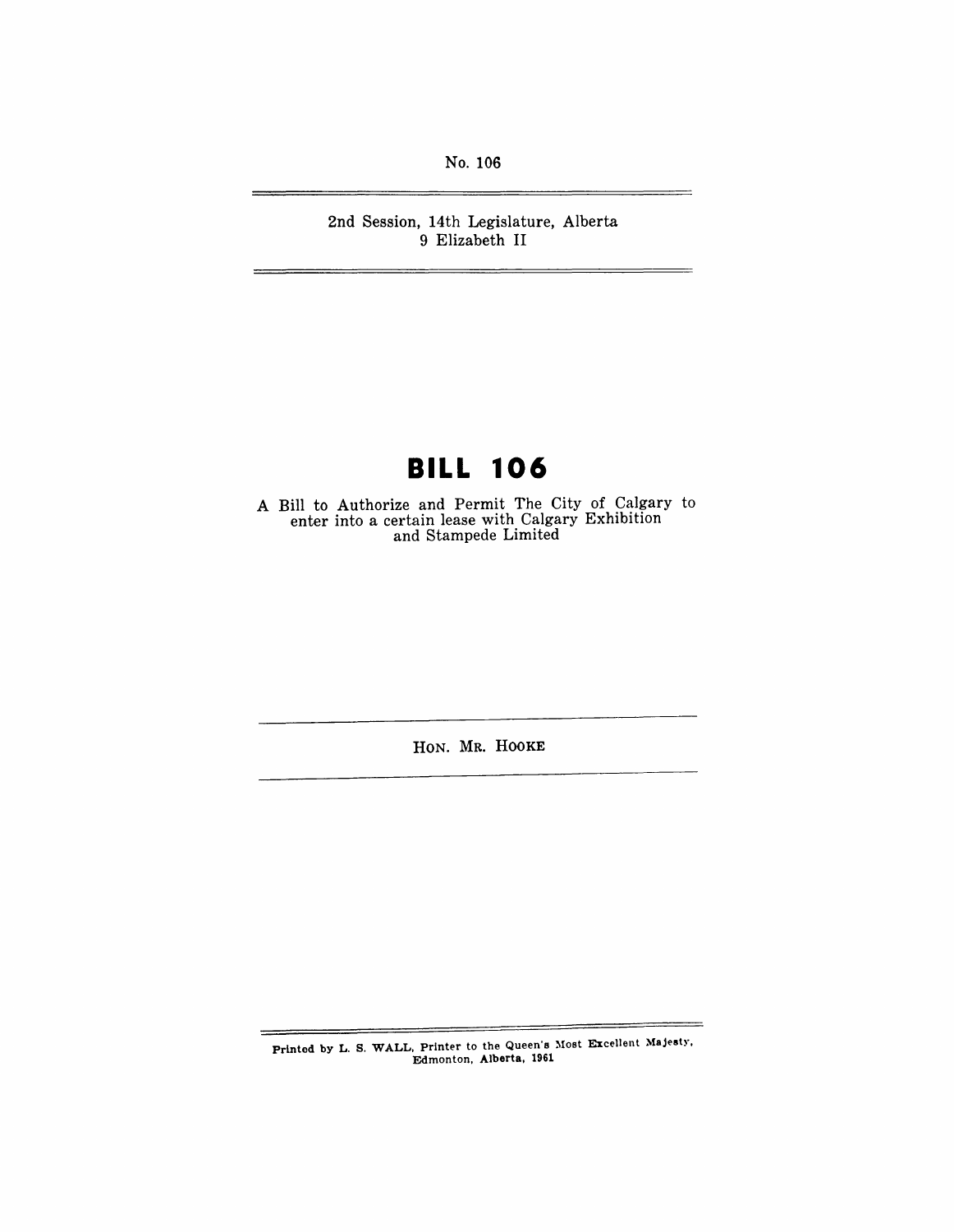### **Explanatory Note**

General. This Act will authorize and validate a lease of certain lands given by The City of Calgary to the Calgary Exhibition and Stampede for a nominal rental only and not for the fair rental value of the land.

I. Validation of lease.

**2.** Right to renew or vary lease.

**3.** Authorization to mortgage the land.

**4.** Mortgage money to be used only to improve land.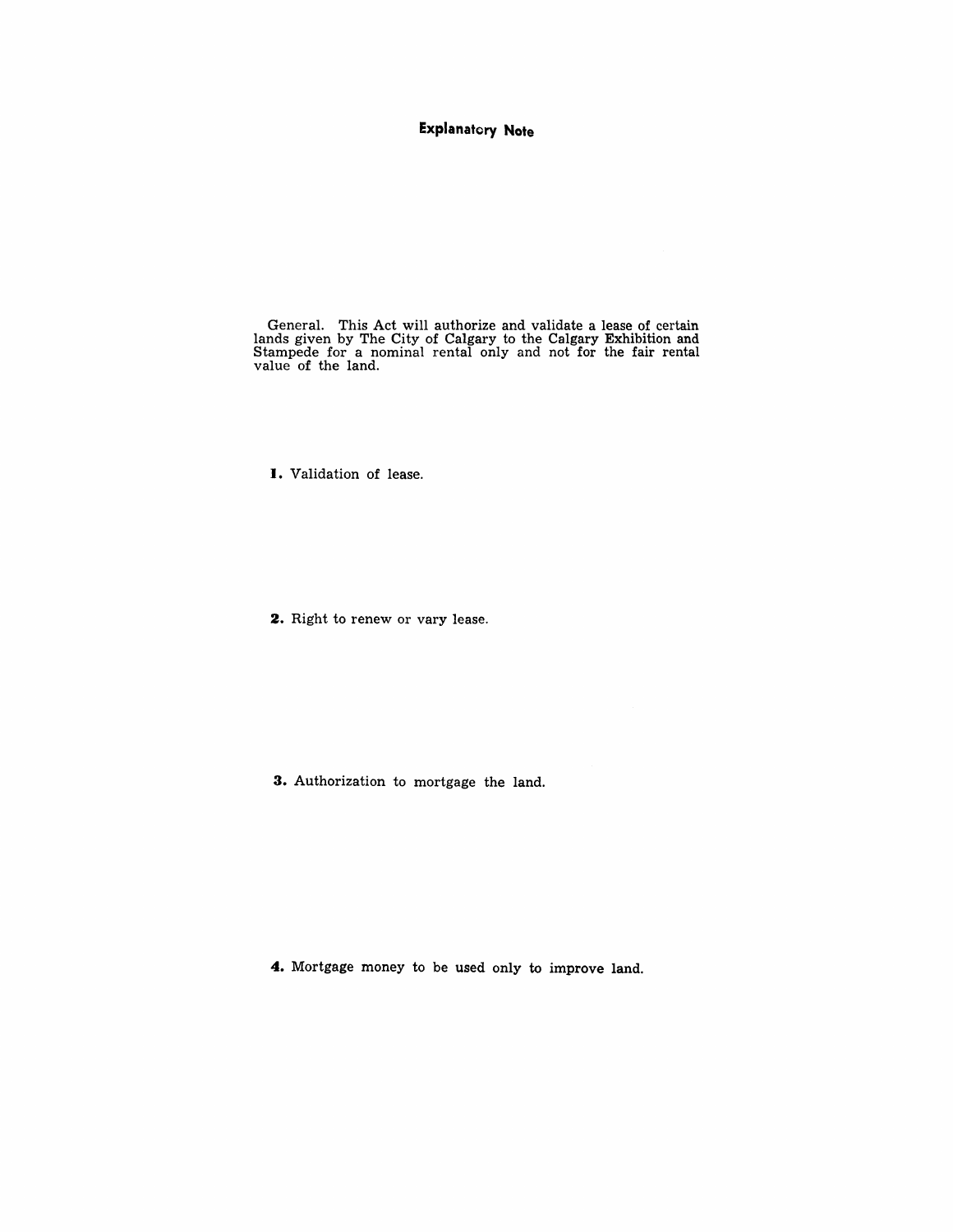### **BILL**

#### No. 106 of 1961

#### An Act to Authorize and Permit The City of Calgary to enter into a certain lease with Calgary Exhibition and Stampede Limited

#### *(Assented to* , 1961)

HER MAJESTY, by and with the advice and consent of the Legislative Assembly of the Province of Alberta, enacts as follows:

~. Notwithstanding any provision of *The City Act* relating to the powers of a city to dispose of or lease its interest in lands, The City of Calgary is hereby authorized and permitted and shall be deemed to have had the power and capacity to enter into that certain indenture of lease dated the twentieth day of January, 1961, between The City of Calgary and Calgary Exhibition and Stampede Limited.

2. The indenture of lease may from time to time be renewed, amended, varied or extended, as to the term thereof, the lands comprised therein and the covenants, conditions and agreements therein, or otherwise, in any way and to such extent as may be agreed upon by the parties thereto, subject to such renewal, amendments, variation or extension being authorized or confirmed by a resolution of the council of The City of Calgary.

3. The council of The City of Calgary may by resolution authorize and confirm the mortgaging, pledging, charging or otherwise encumbering the lands from time to time comprised in the indenture of lease or any part or parts thereof and the buildings, improvements and erections thereon or to be erected thereon, or any interest therein, as security for moneys borrowed or to be borrowed or bonds or debentures or other securities issued or created by the Calgary Exhibition and Stampede Limited, and the interest thereon, in such form and subject to such terms and conditions as may be approved by the council of The City of Calgary as aforesaid.

4. All such moneys raised by Calgary Exhibition and Stampede Limited on the security so authorized shall be used exclusively for the erection, extension or improvement of buildings and for other improvements on the lands from time to time comprised in the indenture of lease but, any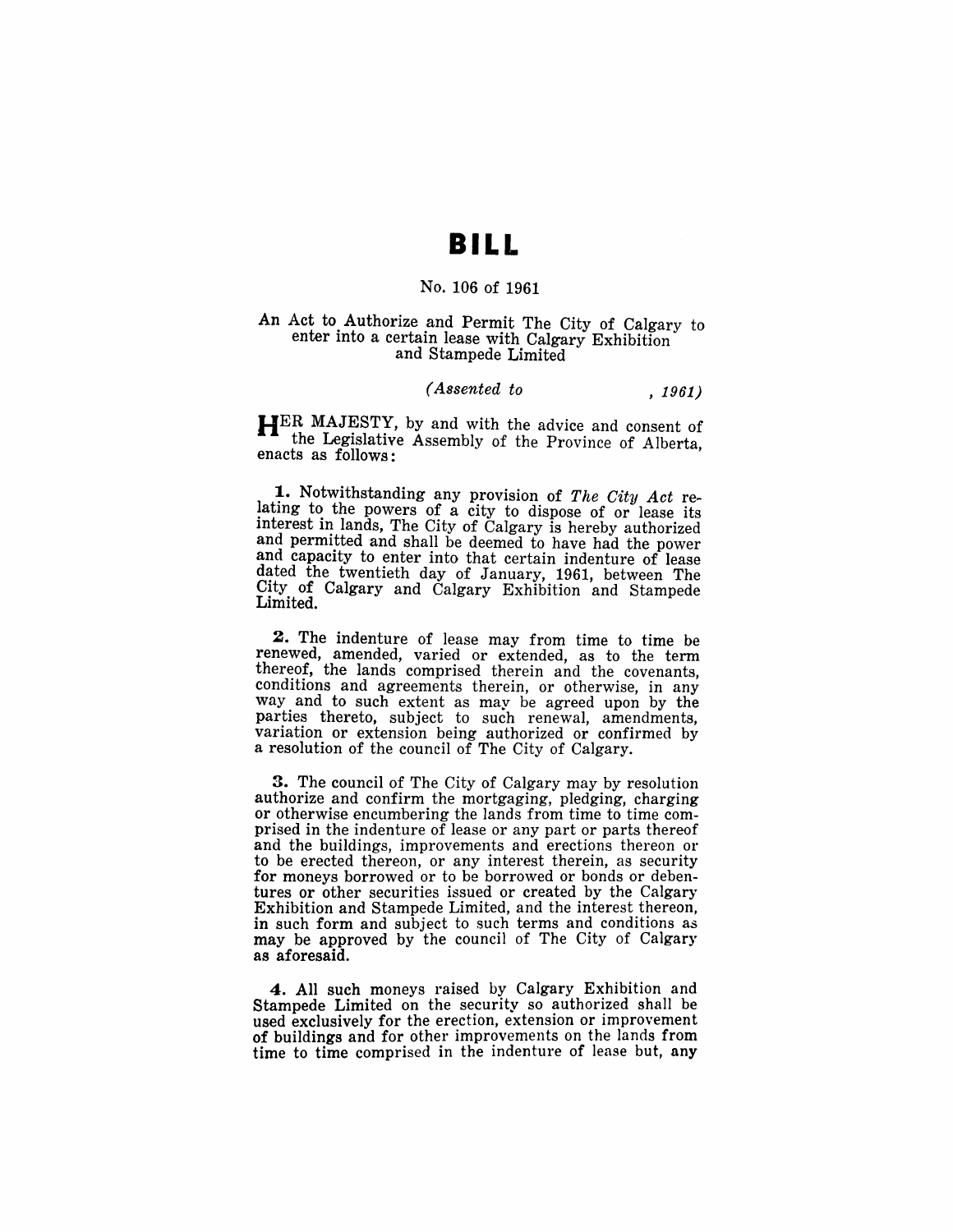**5.** Commencement of Act.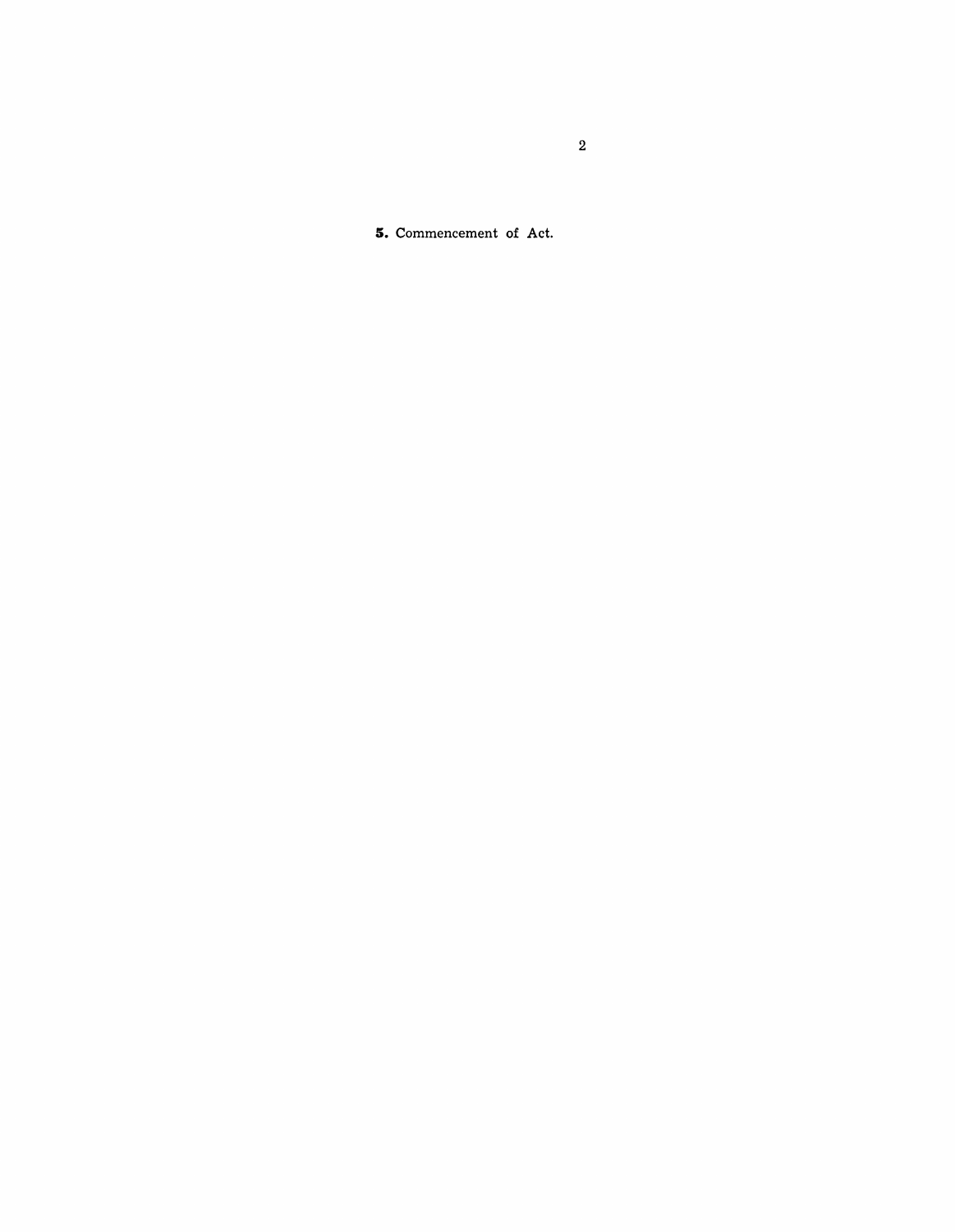holder of the security is not bound to see to the application of the moneys or proceeds so advanced, loaned or secured.

**5.** This Act comes into force on the day upon which it is assented to.